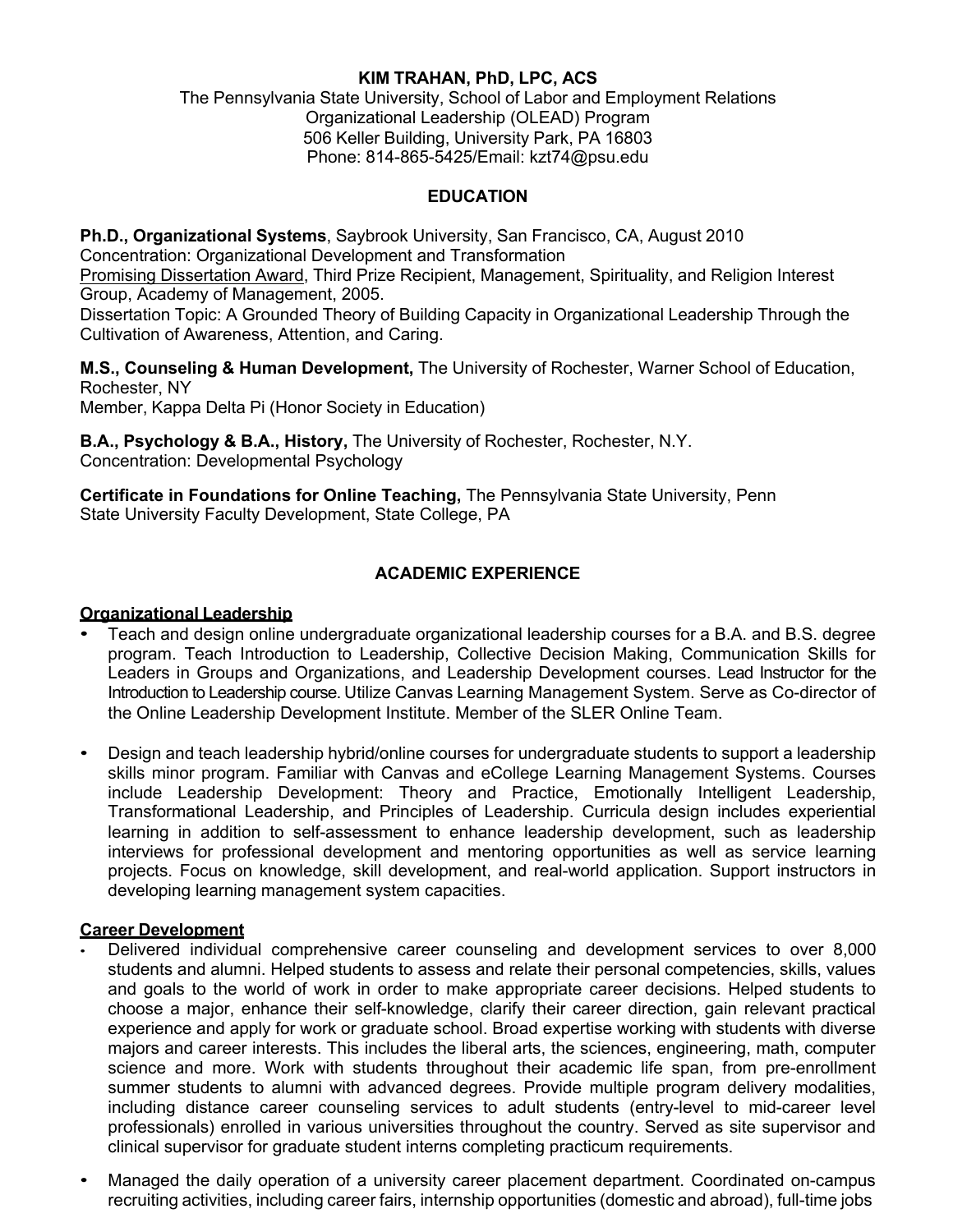## Trahan, p. 2

interviews, employer information and networking events. Supervised professional and support staff, graduate interns, and student workers.

- Created and managed the career program function for a university career services department. Managed the presentation of over 300 programs for a wide variety of audiences, including students, alumni, and the university community. Key accomplishment included the development and presentation of a successful weeklong series of career programs critically acclaimed by the local newspaper, which were part of a university-wide conference event. Ensured the program's success by convening key university administrators in the planning committee.
- Created a systematic plan for developing, implementing and evaluating all career services programs. Conducted needs assessment. Planned program curriculum. Coordinated departmental staff coverage. Coordinated the development of written materials and promotional strategies for programs. Promoted collaborative efforts with other departments, organizations, administrators, and faculty. Strategies resulted in 100% increase in program attendance in a calendar year.
- Presented an average of 50 workshops a year for university settings focusing on core topics such as career planning, networking, applying for internships, resume writing, interview skills, job search strategies, graduate school application process and more.
- Offered programs for diverse student populations in conjunction with the Coordinator of Retention Programs, such as internship opportunities and an annual diversity job fair. Developed a speaker series to provide role models and career information.
- Served as a member of university-wide committees, including the Retention and TQM committees, which analyzed large data sets related to university-wide and comparative industry sector information in order to provide recommendations for improvement in institutional practices and policies. Designed large-scale program in response to the Retention committee recommendations, a weeklong series of career programs, which were part of a university-wide event. Worked in conjunction with Academic Advising as a member of the Academic Review Hearings.

# **OTHER EXPERIENCE**

### **Counseling and Coaching**

• Offer career counseling and coaching services in private practice as a licensed professional counselor to mid-career managers and professionals addressing issues such as career transition and work-life integration. Provided corporate outplacement services to displaced professionals and executives.

### **Professional and Personal Development Consulting**

- Search Inside Yourself Certified Teacher. This program is an emotional intelligence-based mindfulness program grounded in neuroscience research providing evidence-based practices to build leadership capacity. The Search Inside Yourself program was originally developed within Google; now offered to organizations and the public.
- Managed the daily operation and administrative function of a healthcare system's training and education department. Hired and supervised departmental instructors and staff. Training department initiatives included working collaboratively with department managers to fulfill the president's mandate to provide customer service training to all employees (in all shifts) working in two hospitals to improve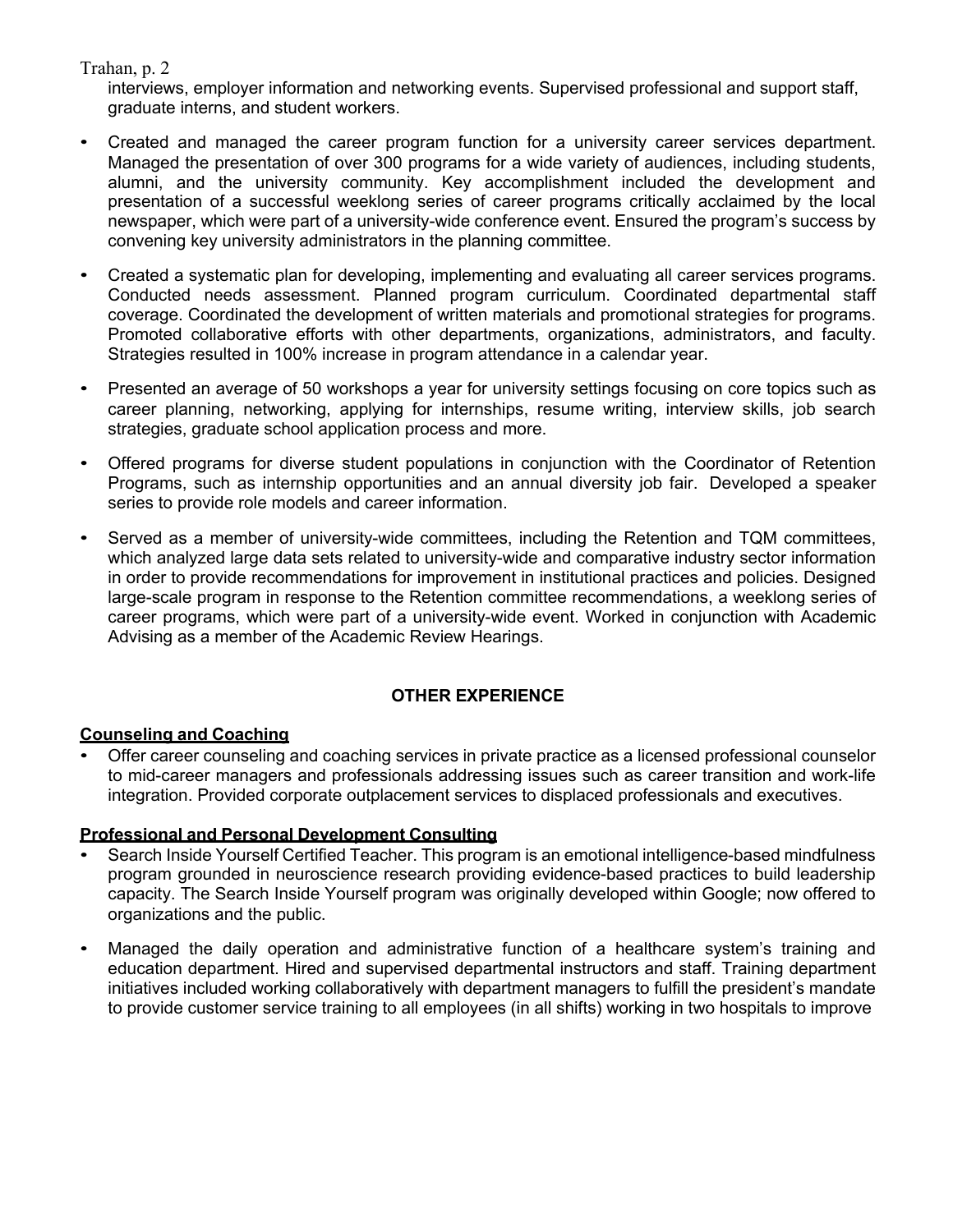Trahan, p. 3

financial standing. In addition, coordinated the hospital system's orientation program and the department managers' monthly meeting as well as professional development.

• Served as a training consultant to corporations such as Verizon, AT&T, and Bristol-Myers Squibb, and a healthcare start-up in the areas of career management, diversity awareness, management development, outreach and education, and mindfulness- based stress reduction for managers, professionals and clerical staff.

## **WORK HISTORY**

**The Pennsylvania State University,** Assistant Teaching Professor, School of Labor and Employment Relations, Organizational Leadership (OLEAD) Program, 2017-present.

**Rutgers, The State University of New Jersey**, Adjunct Faculty, School of Environmental and Biological Sciences (Leadership Skills Minor), 2011-2017.

**Working Skillfully**, Career Counselor/Coach/Consultant, 1992 – 2008, 2010-2017.

**Rider University**, Associate Director, Office of Career Placement, 1992 - 1994.

**Franciscan Health System of New Jersey**, Corporate Manager, Training & Education, 1991.

**Rutgers, The State University of New Jersey**, Assistant Director, Career Services, 1988-1991.

**University of Rochester**, Assistant Director, Career Services and Placement Center, 1986-1987; Career and Placement Advisor, Career Services and Placement Center, 1984-1986.

# **PROFESSIONAL PRESENTATIONS**

Trahan, K., Williams, J. R., & Redmond, B. F. (2022). *Getting OLDI: A virtual leadership assessment center.* Teaching and Learning with Techn*ology Conference.*

Williams, J., R., Trahan, K., & Redmond, B. F. (2021). *Competency-based leadership assessment in a virtual environment.* Penn State World Campus Leadership Conference.

Trahan, K., Raish, V.R., Spencer, D.B., & Jones, C. (2021). *Using high-level embedded librarianship to enhance student learning and reduce academic anxiety in an online leadership course.* virtual Management and Organization Behavior Teaching Society Conference.

Trahan, K., Raish, V.R., Spencer, D.B., & Jones, C. (2021). *Reduced library anxiety through librarian involvement in a foundational course.* Teaching and Learning with Technology Conference.

Williams, J., R., Trahan, K., & Redmond, B. F. (2021). *Getting real: Online leadership development group.* Teaching and Learning with Technology Conference.

Trahan, K. (2020). *Advancing career and leadership in the post-pandemic workplace.* Penn State World Campus Leadership Conference.

Trahan, K., William, J. R., & Redmond, B. F. (2020). *Getting real: Online leadership assessment center.* virtual *Management and Organization Behavior Teaching Society Conference*.